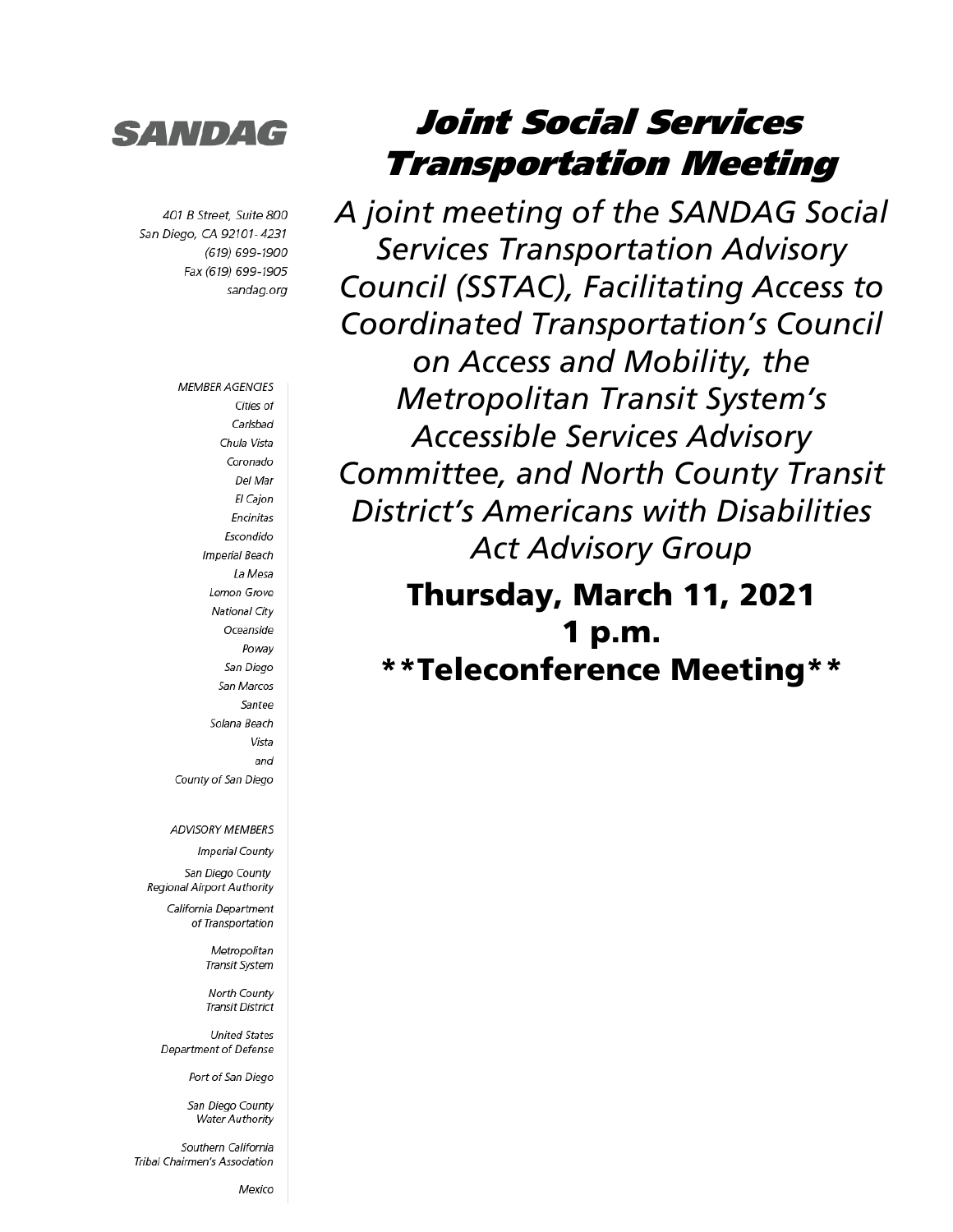### MEETING ANNOUNCEMENT AMIDST COVID-19 PANDEMIC:

The Joint Social Services Transportation meeting scheduled for Thursday, March 11, 2021, will be conducted virtually in accordance with Governor Newsom's State of Emergency declaration regarding the COVID-19 outbreak, Executive Order N-29-20, and the Guidance for Gatherings issued by the California Department of Public Health. Joint Social Services Transportation meeting members will primarily participate in the meeting virtually, while practicing social distancing, from individual remote locations.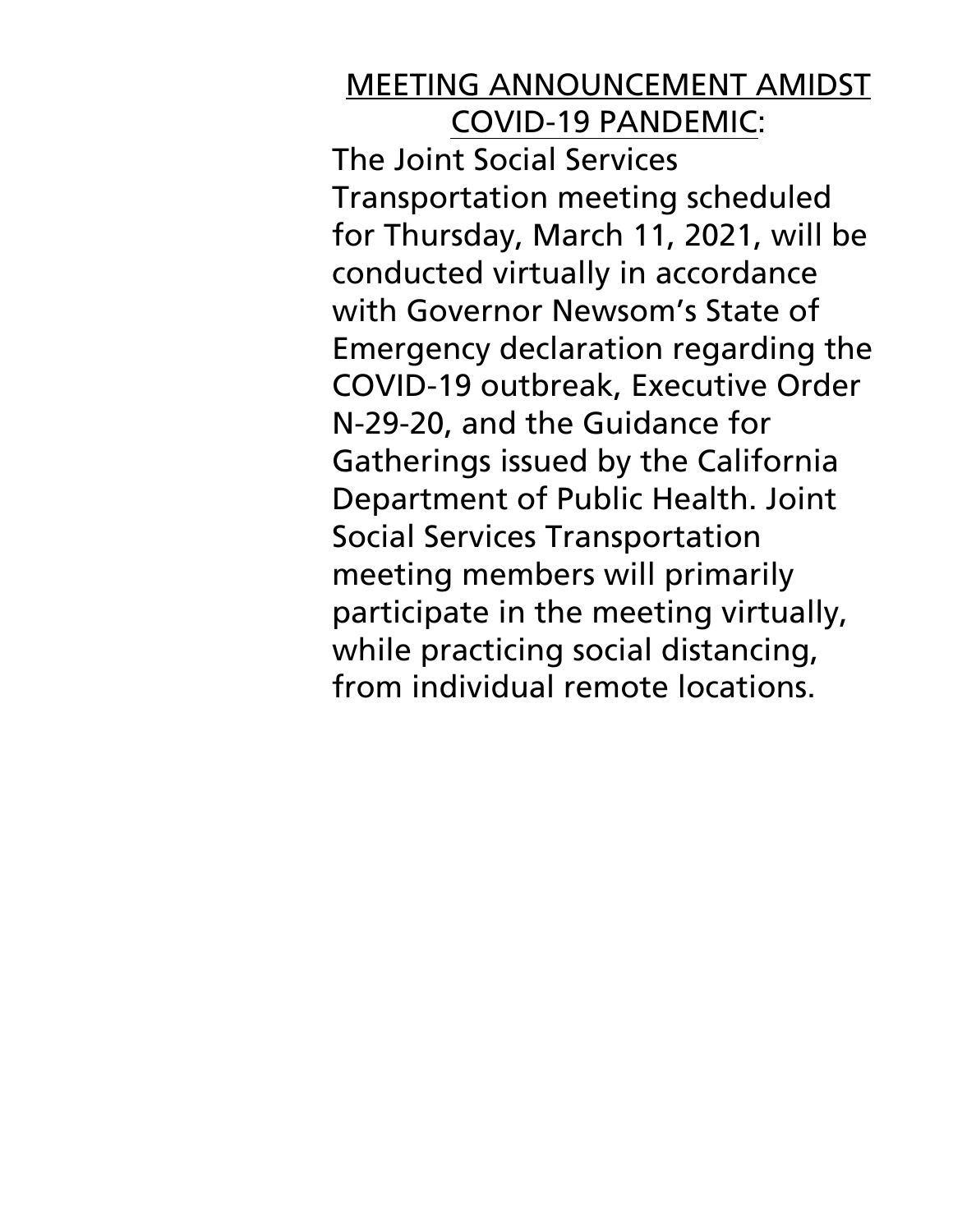There are a few options for public participation:

- -Participate via Zoom webinar by clicking the link to join: [zoom.us/j/92195794634](https://zoom.us/j/92195794634)
- -The Webinar ID is: 921 9579 4634
- -To participate via Telephone, dial a number based on your current location: (US: +1 669 900 6833 or +1 253 215 8782 or +1 346 248 7799 or +1 312 626 6799 or +1 929 205 6099 or +1 301 715 8592)
- International numbers available: [zoom.us/u/aetwwpZIF](https://zoom.us/u/aetwwpZIF)

SANDAG is relying on commercial technology to broadcast the meeting via Zoom. With the recent increase of virtual meetings, platforms such as Microsoft Teams, WebEx, GoToMeeting, and Zoom are working to scale their systems to meet the new demand. If we experience technical difficulty or you are unexpectedly disconnected from the broadcast, please close and re-open your browser and click the link to rejoin the meeting. SANDAG staff will take all possible measures to ensure a publicly accessible experience.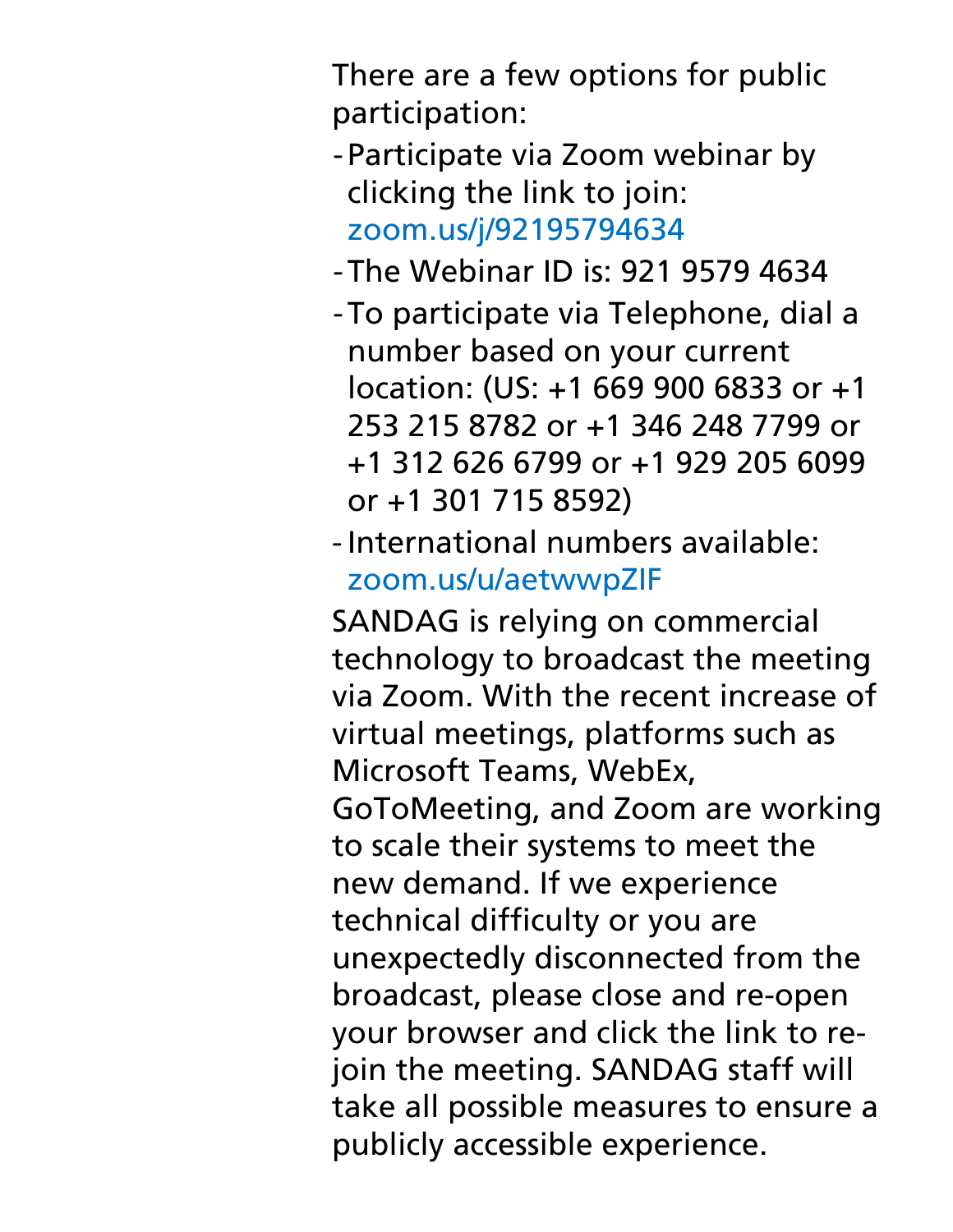**Public Comments: Persons who wish** to address the members on an item to be considered at this meeting, or on non-agendized issues, may email comments to the Clerk at clerk@sandag.org (please reference: "March 11 Joint Social Services Transportation Meeting" in your subject line and identify the item number(s) to which your comments pertain). Comments received by 4 p.m. on Wednesday, March 10, will be provided to members prior to the meeting.

If you desire to provide a live verbal comment during the meeting, please join the Zoom meeting either by computer or phone. At the time for public comments, members of the public will be advised to "Raise Hand" if they wish to provide comments. The "Raise Hand" feature can be found on the Zoom toolbar for those who are joining via computer or by entering \*9 for those who joining via telephone only. The Chair will call on members of the public by name for those joining via a computer and by the last three digits of your telephone number for those joining via telephone. All comments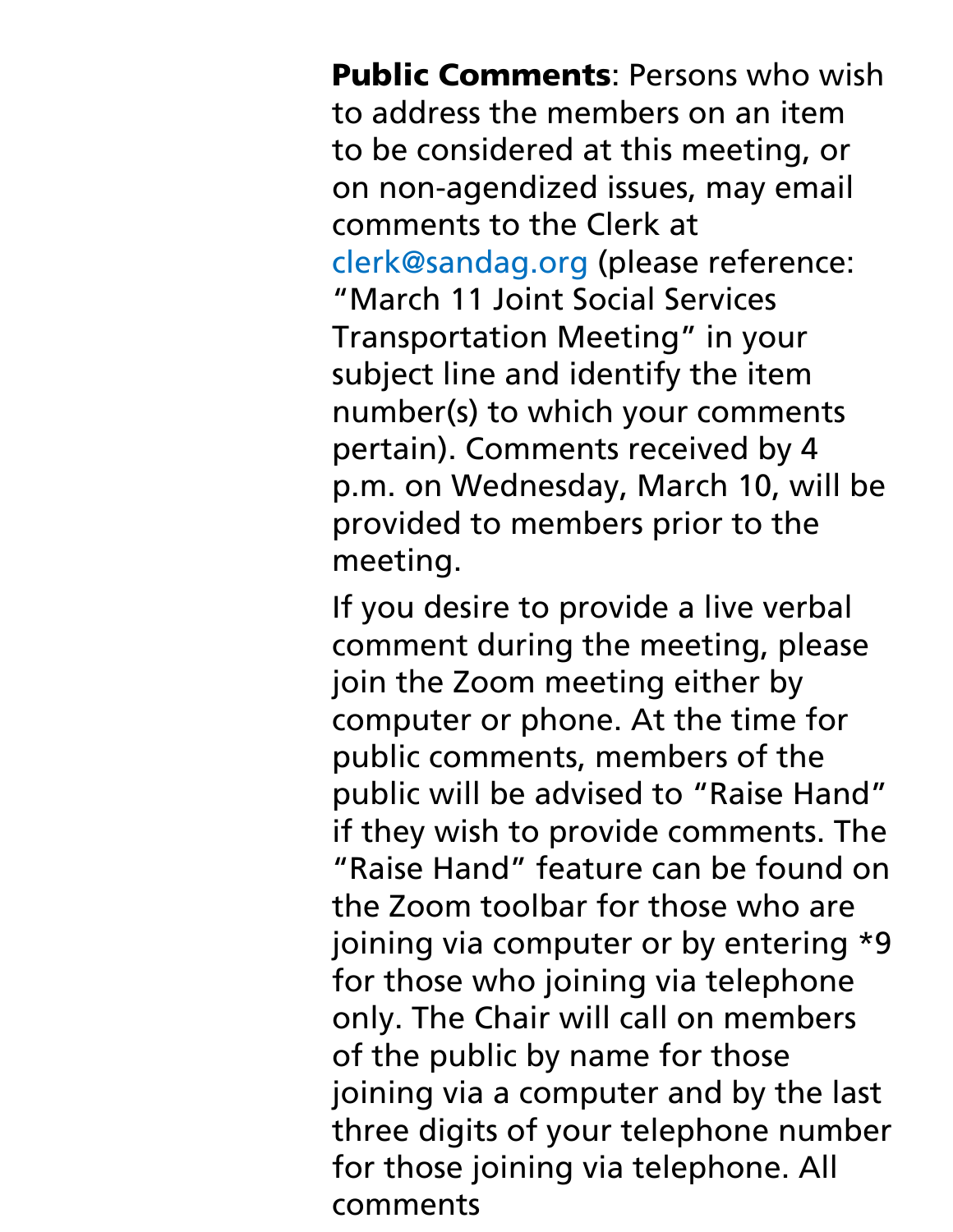received prior to the close of the meeting will be made part of the meeting record.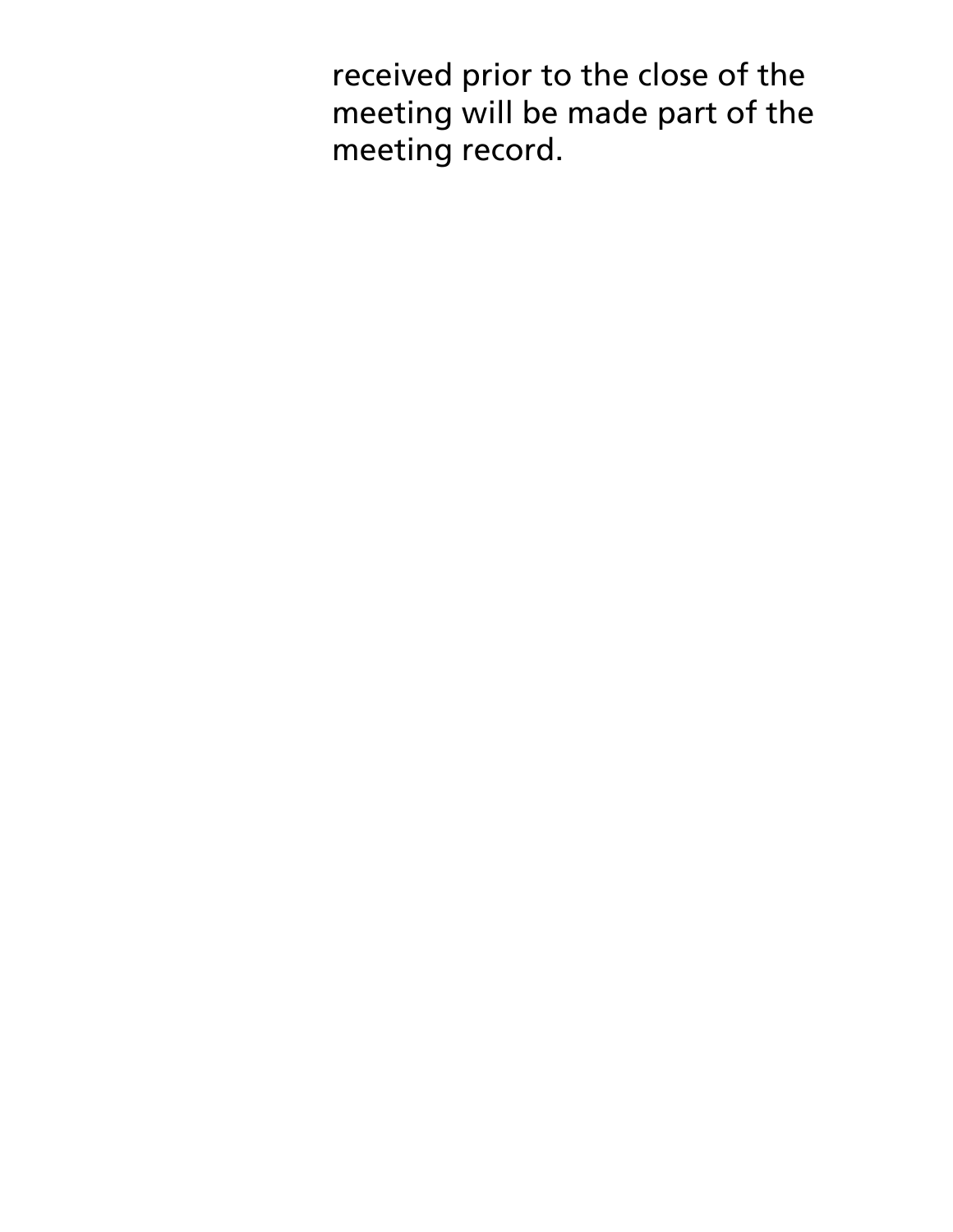# **SANDAG**

Welcome to SANDAG. Members of the public may speak to the Joint Social Services Transportation Meeting on any item at the time the SSTAC is considering the item. Public speakers are limited to three minutes or less per person. The Joint Social Services Transportation Meeting may only take action on any item appearing on the agenda.

In order to keep the public informed in an efficient manner and facilitate public participation, SANDAG also provides access to all agenda and meeting materials online at sandag.org/meetings. Additionally, interested persons can sign up for email notifications at sandag.org/subscribe.

SANDAG operates its programs without regard to race, color, and national origin in compliance with Title VI of the Civil Rights Act. SANDAG has developed procedures for investigating and tracking Title VI complaints, and the procedures for filing a complaint are available to the public upon request. Questions concerning SANDAG nondiscrimination obligations or complaint procedures should be directed to the SANDAG General Counsel, John Kirk, at (619) 699-1997 or john.kirk@sandag.org. Any person who believes himself or herself or any specific class of persons to be subjected to discrimination prohibited by Title VI also may file a written complaint with the Federal Transit Administration.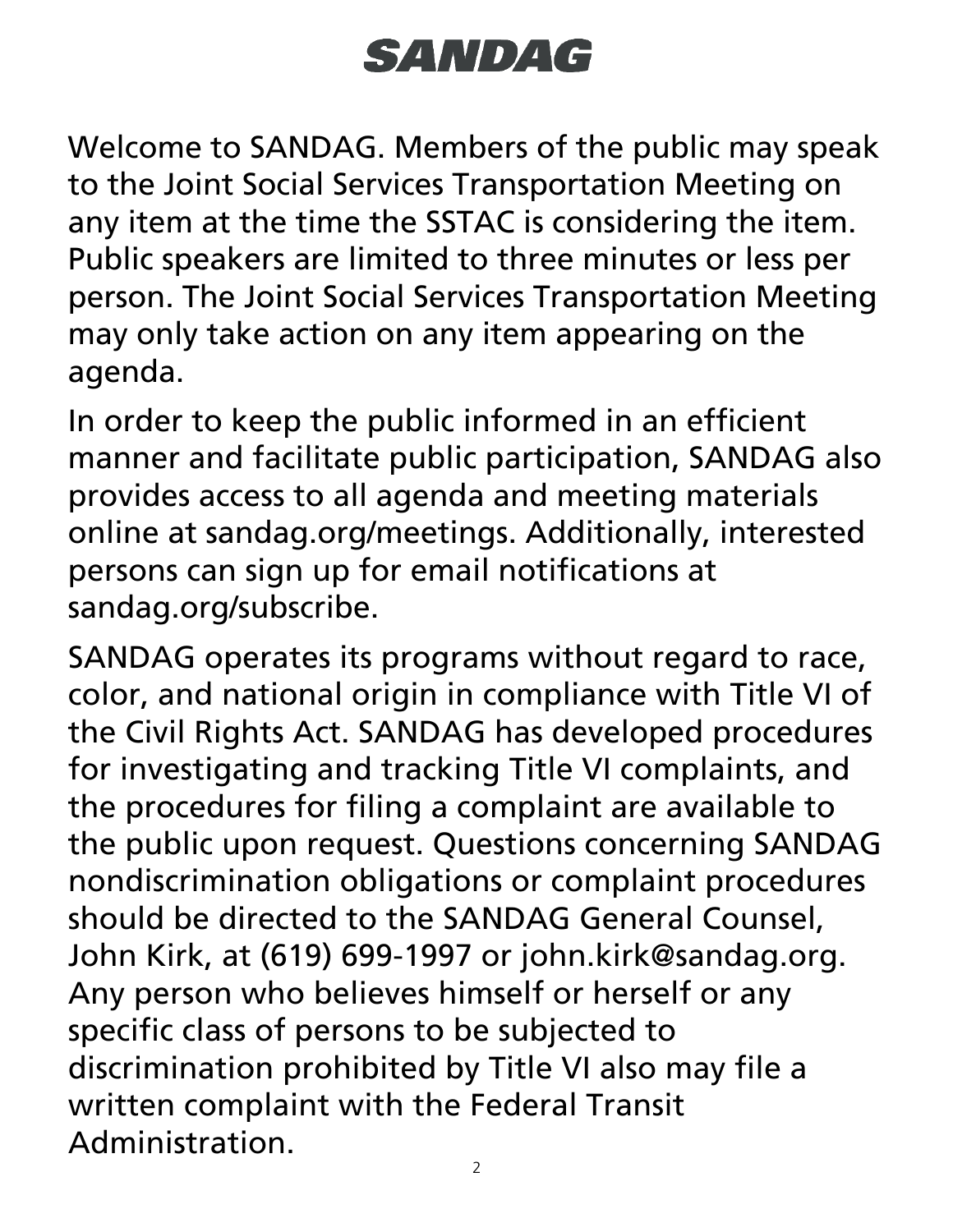In compliance with the Americans with Disabilities Act (ADA), SANDAG will accommodate persons who require assistance in order to participate in SANDAG meetings. If such assistance is required, please contact the SANDAG ADA Coordinator, the Director of Diversity and Equity, at (619) 699-1900, at least 72 hours in advance of the meeting. To request this document or related reports in an alternative format, please call (619) 699- 1900 or (619) 699-1904 (TTY), or fax (619) 699-1905.

SANDAG agenda materials can be made available in alternative languages. To make a request, call (619) 699-1900 at least 72 hours in advance of the meeting.

Los materiales de la agenda de SANDAG están disponibles en otros idiomas. Para hacer una solicitud, llame al (619) 699-1900 al menos 72 horas antes de la reunión.

如有需要, 我们可以把SANDAG议程材料翻译成其他語言.

请在会议前至少 72 小时打电话 (619) 699-1900 提出请求.

# **CC** Closed Captioning is available

To access Closed Captioning:

• Open your browser and go to [streamtext.net/player?event=SANDAG-SSTAC](https://www.streamtext.net/player?event=SANDAG-SSTAC)

# Mission Statement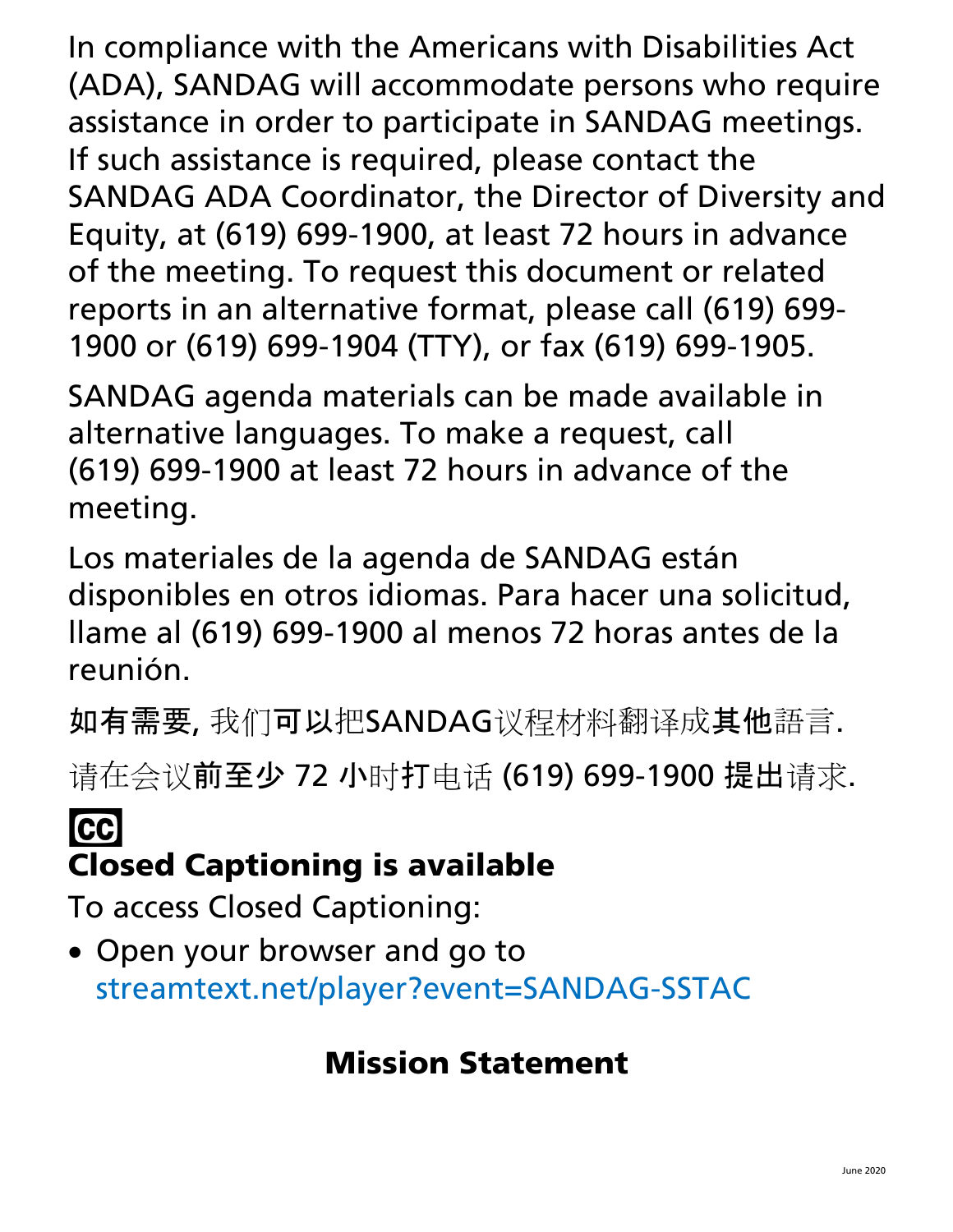*The 18 cities and county government are SANDAG serving as the forum for regional decision-making. SANDAG builds consensus; makes strategic plans; obtains and allocates resources; plans, engineers, and builds public transit; and provides information on a broad range of topics pertinent to the region's quality of life.*

### Our Commitment to Equity

*We hold ourselves accountable to the communities we serve. We acknowledge we have much to learn and much to change; and we firmly uphold equity and inclusion for every person in the San Diego region. This includes historically underserved, systemically marginalized groups impacted by actions and inactions at all levels of our government and society.*

*We have an obligation to eliminate disparities and ensure that safe, healthy, accessible, and inclusive opportunities are available to everyone. In 2021, SANDAG will develop an equity action plan that will inform how we plan, prioritize, fund, and build projects and programs; frame how we work with our communities; define how we recruit and develop our employees; guide our efforts to conduct unbiased research and interpret data; and set expectations for companies and stakeholders that work with us.*

*We are committed to creating a San Diego region where every person who visits, works, and lives can thrive.*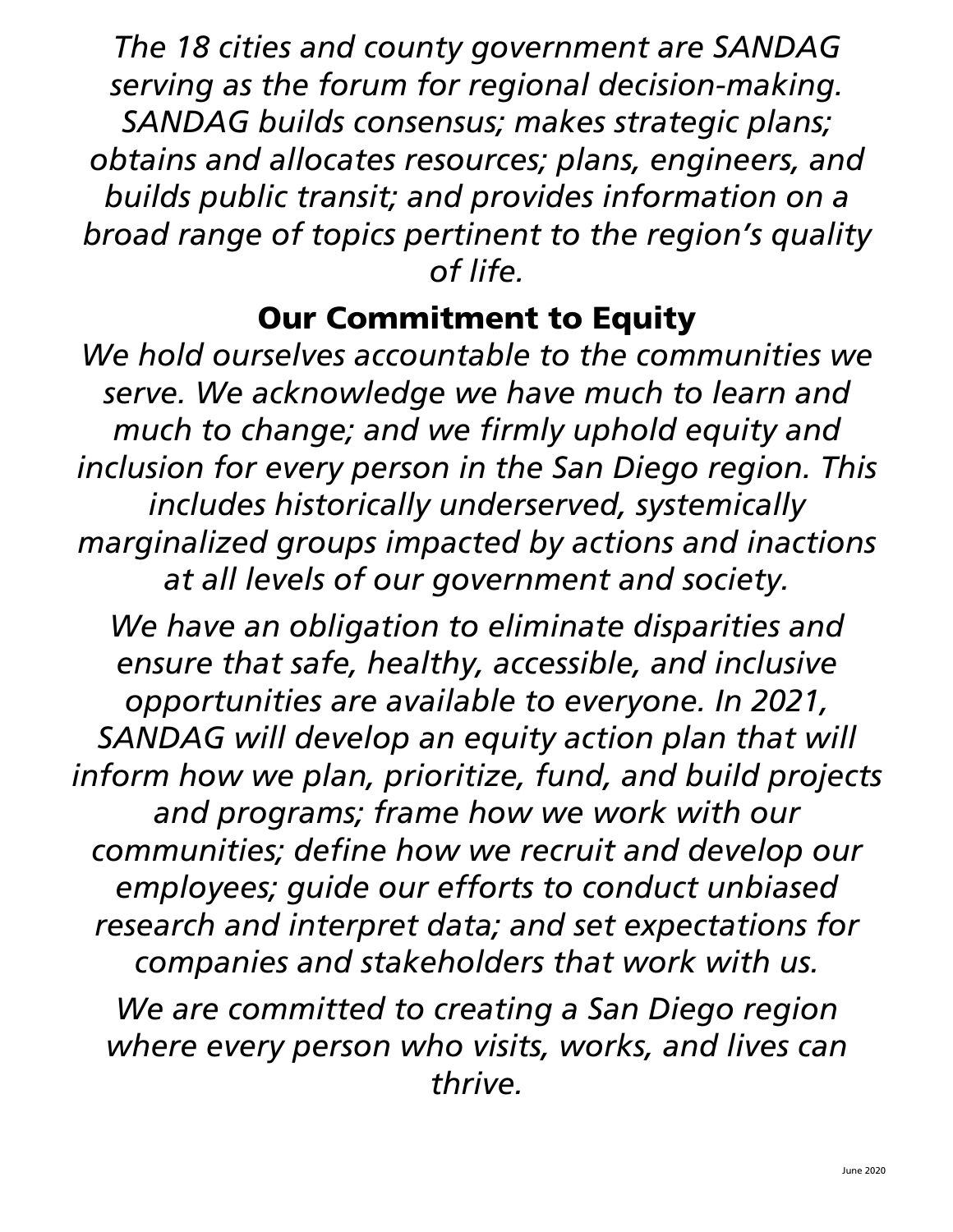San Diego Association of Governments · 401 B Street, Suite 800, San Diego, CA 92101-4231 (619) 699-1900 × Fax (619) 699-1905 × sandag.org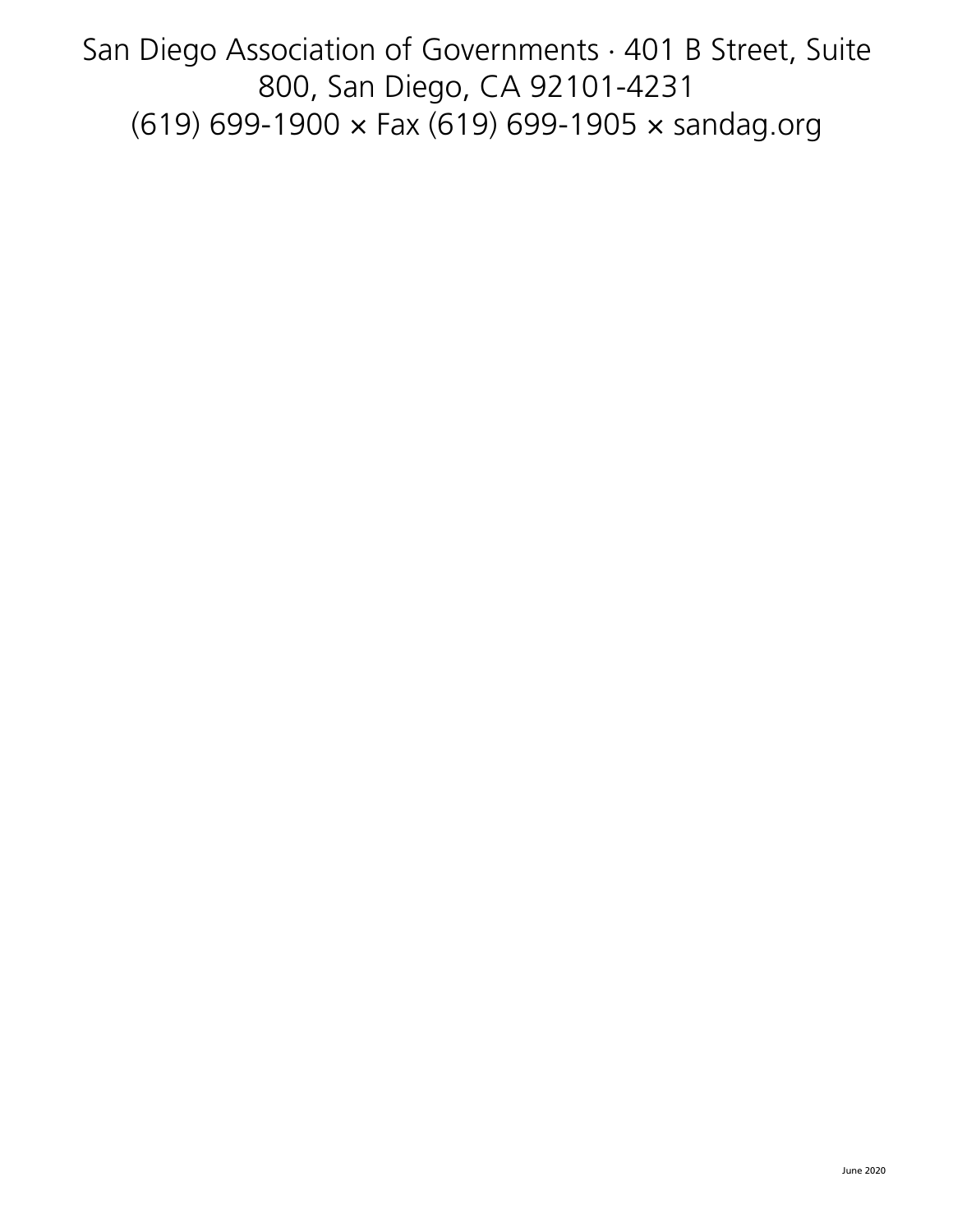### Joint Social Services Transportation Meeting

*A joint meeting of the SANDAG Social Services Transportation Advisory Council (SSTAC), Facilitating Access to Coordinated Transportation's Council on Access and Mobility, the Metropolitan Transit System's Accessible Services Advisory Committee, and North County Transit District's Americans with Disabilities Act Advisory Group*

Thursday, March 11, 2021

### Item No. Action

- 1. Welcome and Introductions
- 2. Public

### Comments/Communications

Members of the public shall have the opportunity to address the Joint Social Services Transportation Meeting on any issue within the jurisdiction of the working group that is not on this agenda.

### Reports

3. SANDAG Staff Report 1nformation An overview on notable activity within the SANDAG Short Range Transit section will be presented.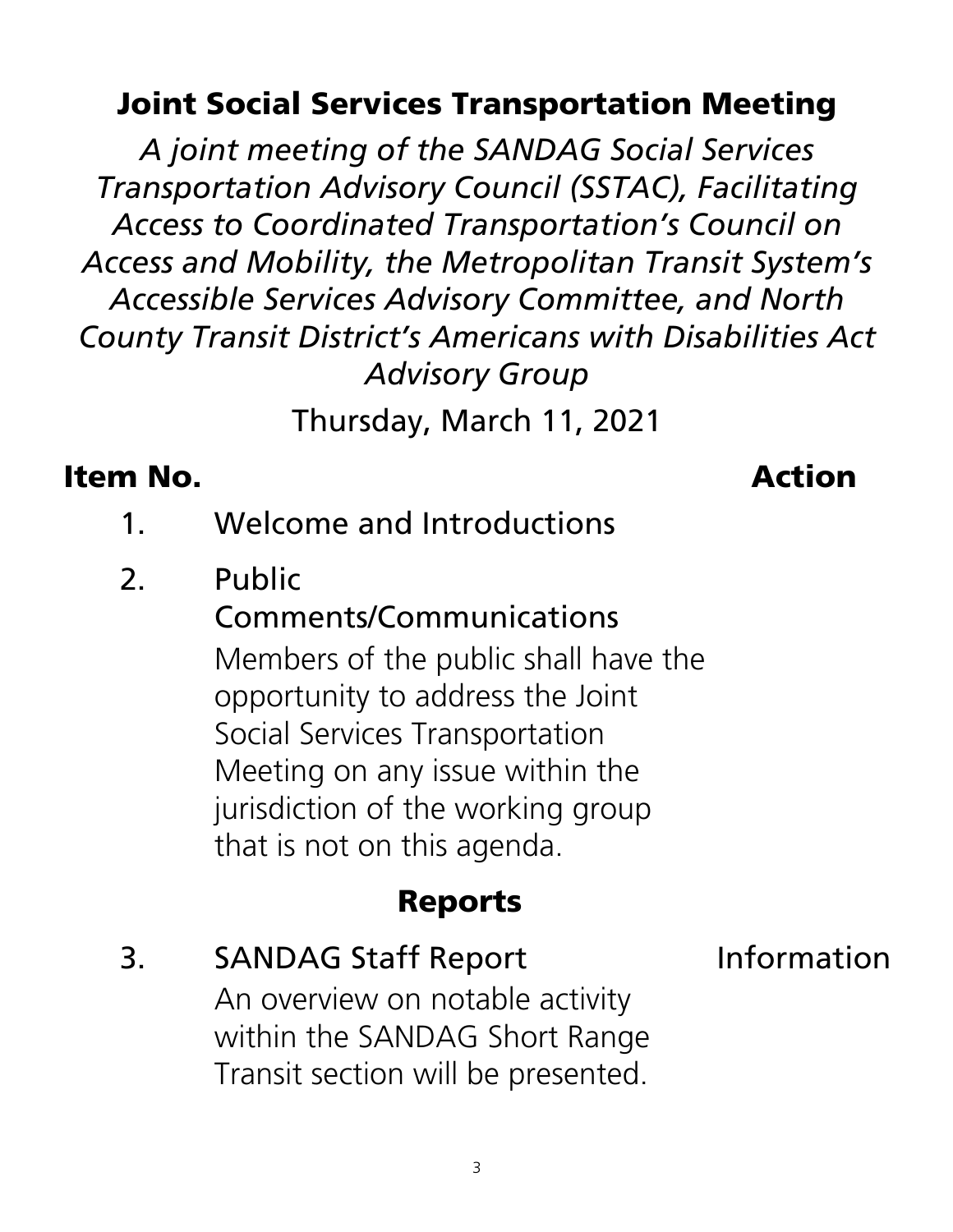+4. Best Practices for Addressing Passenger Behavioral Issues Discussion Staff will discuss best practices for addressing passenger behavioral issues on Community Transit and Paratransit Services

### 5. Transit Operator Update

Information

*Metropolitan Transit System North County Transit District* An overview on proposed service changes and any notable activity will be presented.

6. Facilitating Access to Coordinated Information Transportation Update

> *Facilitating Access to Coordinated Transportation*

An overview on the most recent developments of the Facilitating Access to Coordinated Transportation Update and the Council on Access and Mobility will be presented.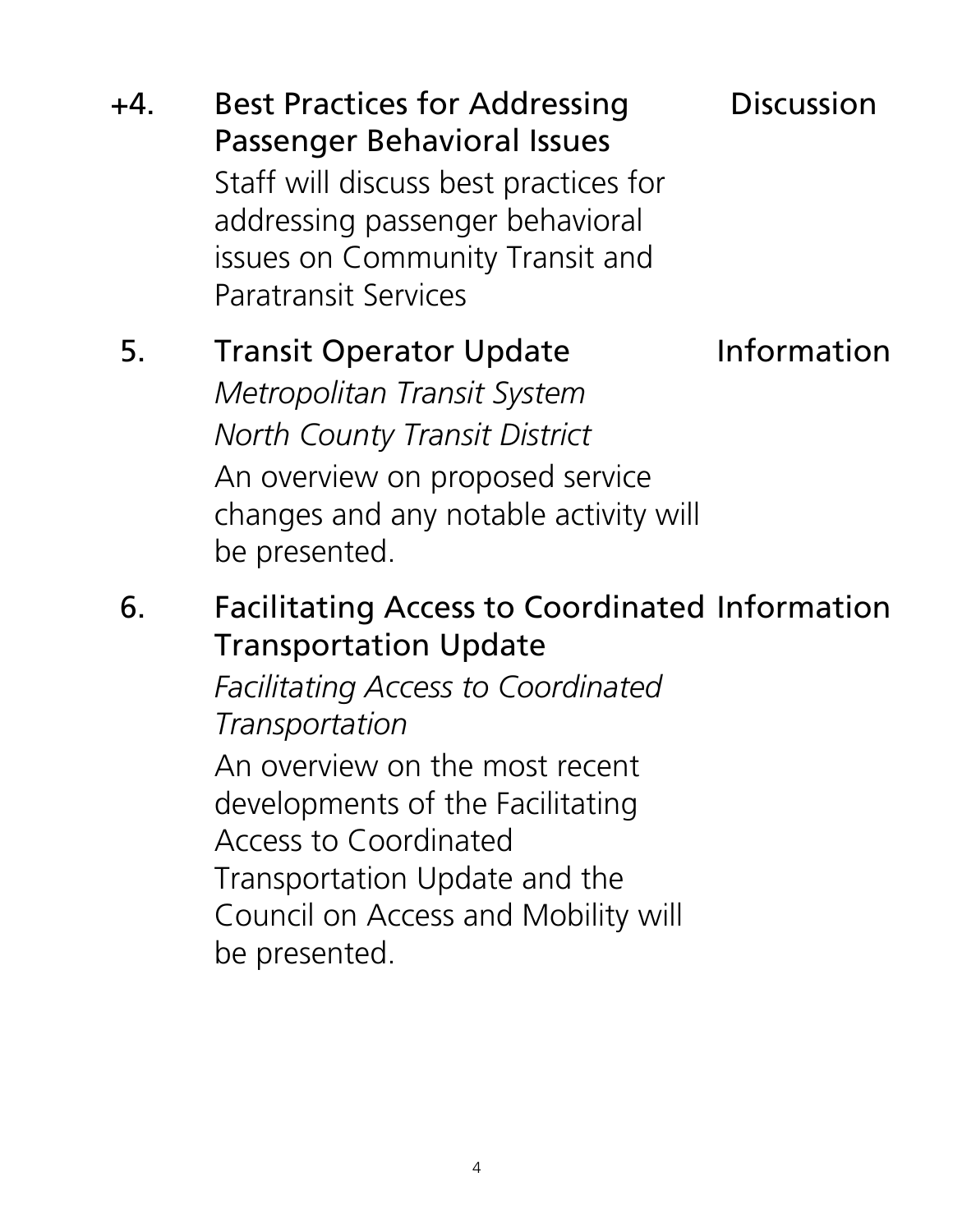- 7. Upcoming Meetings **Information** The next SSTAC meeting is scheduled for Tuesday, May 18, 2021, at 10 a.m.
- 8. Adjournment

+ next to an item indicates an attachment